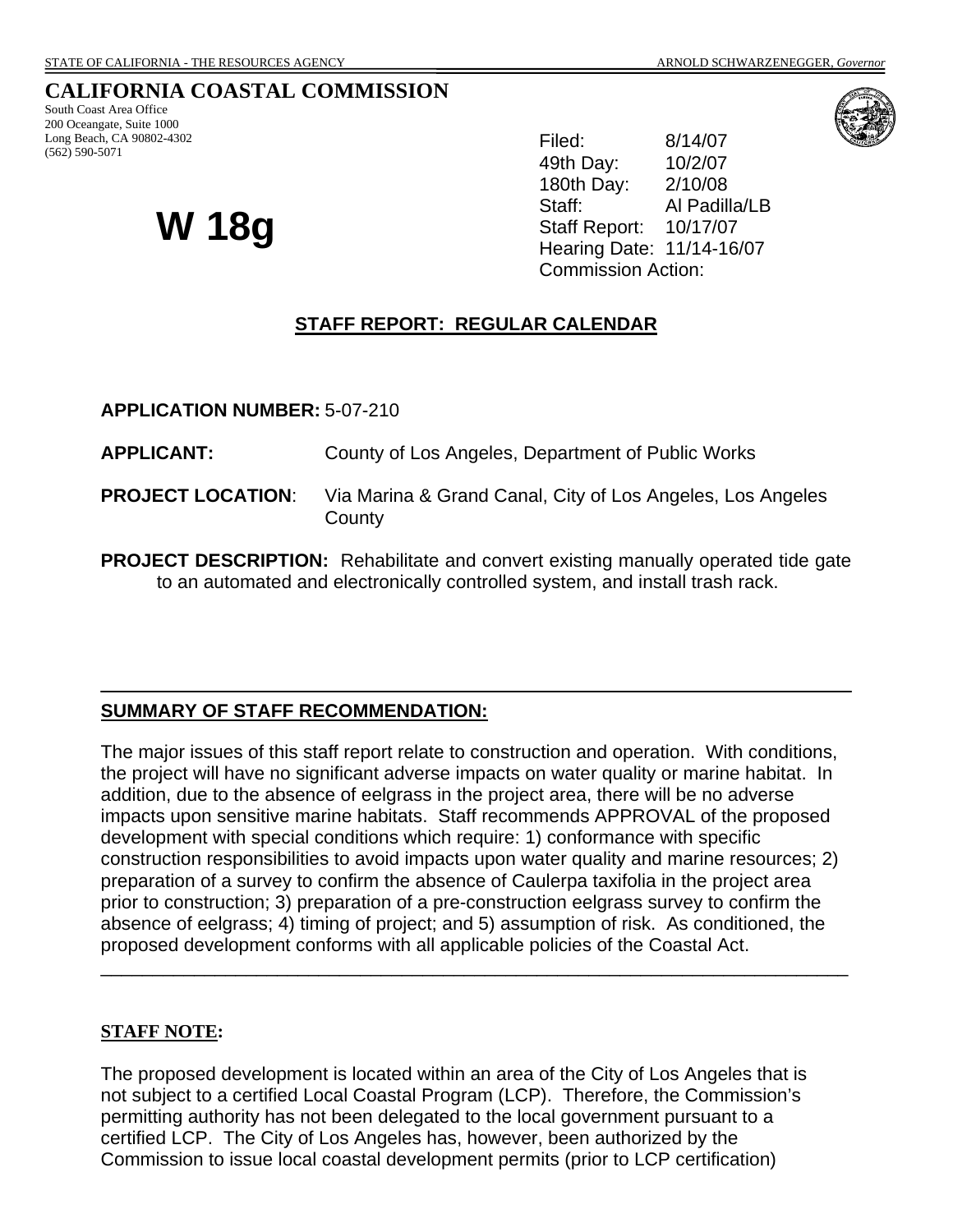pursuant to Section 30600(b)(1) of the Coastal Act. Because the proposed development is located within 300 feet of the shoreline, it is within the coastal zone area of the City of Los Angeles which has been designated in the City's permit program as the "Dual Permit Jurisdiction" area. Pursuant to Section 30601 of the Coastal Act and Section 13307 of the California Code of Regulations, any development located in the Dual Permit Jurisdiction must obtain a coastal development permit from the Coastal Commission, in addition to any local coastal development permit. In this case, however, the City does not have permit jurisdiction because the applicant is the County of Los Angeles. Pursuant to Section 30600(b)(2) of the Coastal Act, the County is not required to obtain a permit from the City; and the County is not subject to the City's local regulatory authority. Therefore, the coastal development permit that is required for the proposed development must be obtained from the Commission. The Commission's standard of review for the proposed development is the Chapter 3 policies of the Coastal Act. The City of Los Angeles certified Land Use Plan (LUP) for Venice is advisory in nature and may provide guidance.

# **I. STAFF RECOMMENDATION:**

#### **MOTION:** *I move that the Commission approve Coastal Development Permit No. 5-07-210 pursuant to the staff recommendation.*

# **STAFF RECOMMENDATION OF APPROVAL:**

Staff recommends a **YES** vote. Passage of this motion will result in approval of the permit as conditioned and adoption of the following resolution and findings. The motion passes only by affirmative vote of a majority of the Commissioners present.

# **RESOLUTION TO APPROVE THE PERMIT:**

The Commission hereby approves a coastal development permit for the proposed development and adopts the findings set forth below on grounds that the development as conditioned will be in conformity with the policies of Chapter 3 of the Coastal Act and will not prejudice the ability of the local government having jurisdiction over the area to prepare a Local Coastal Program conforming to the provisions of Chapter 3. Approval of the permit complies with the California Environmental Quality Act because either 1) feasible mitigation measures and/or alternatives have been incorporated to substantially lessen any significant adverse effects of the development on the environment, or 2) there are no further feasible mitigation measures or alternatives that would substantially lessen any significant adverse impacts of the development on the environment.

# **II. STANDARD CONDITIONS:**

1. Notice of Receipt and Acknowledgment. The permit is not valid and development shall not commence until a copy of the permit, signed by the permittee or authorized agent, acknowledging receipt of the permit and acceptance of the terms and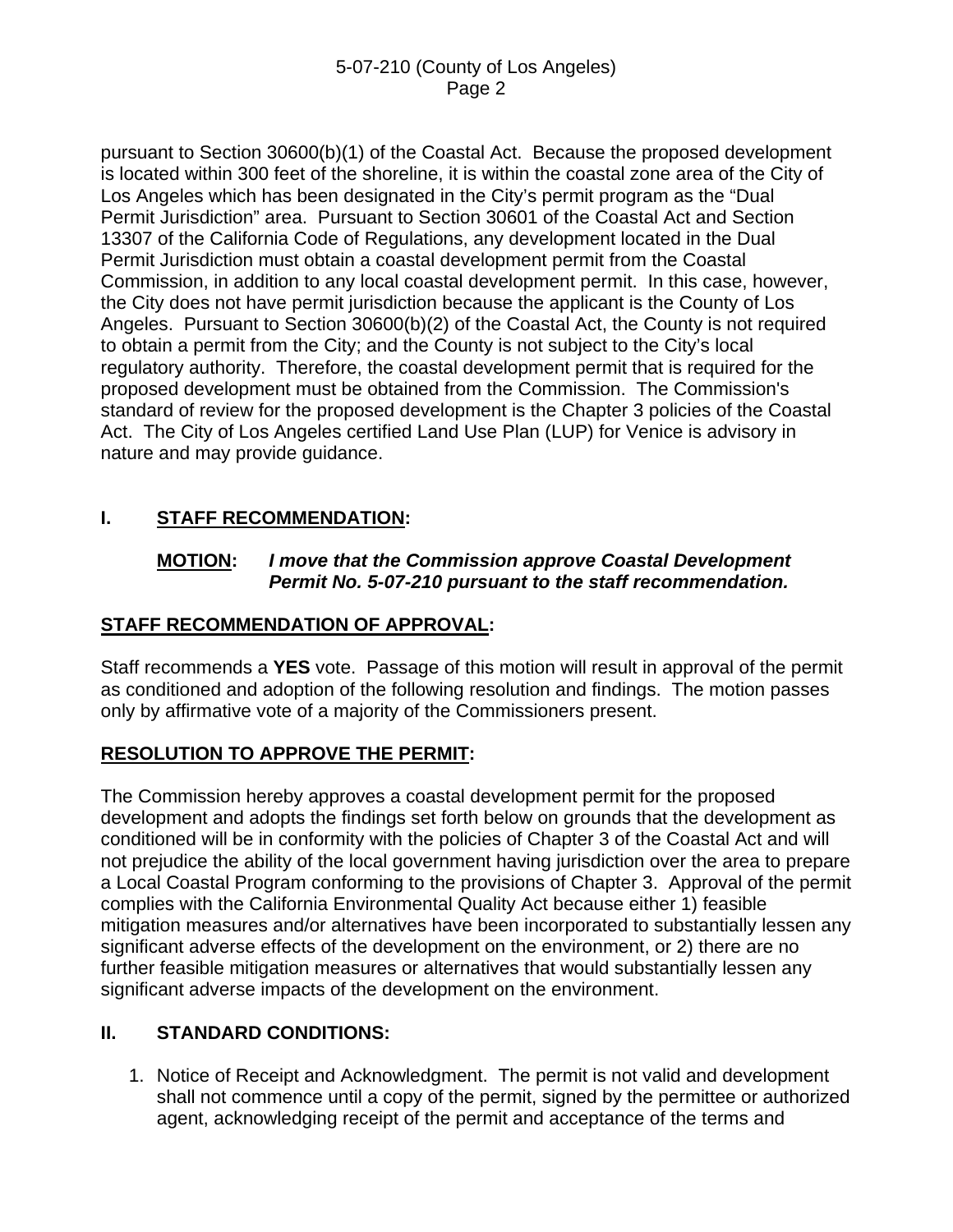conditions, is returned to the Commission office.

- 2. Expiration. If development has not commenced, the permit will expire two years from the date this permit is reported to the Commission. Development shall be pursued in a diligent manner and completed in a reasonable period of time. Application for extension of the permit must be made prior to the expiration date.
- 3. Interpretation. Any questions of intent or interpretation of any condition will be resolved by the Executive Director or the Commission.
- 4. Assignment. The permit may be assigned to any qualified person, provided assignee files with the Commission an affidavit accepting all terms and conditions of the permit.
- 5. Terms and Conditions Run with the Land. These terms and conditions shall be perpetual, and it is the intention of the Commission and the permittee to bind all future owners and possessors of the subject property to the terms and conditions.

# **III. SPECIAL CONDITIONS**

# **1. CONSTRUCTION RESPONSIBILITIES AND DEBRIS REMOVAL**

The permittee shall comply with the following construction-related requirements:

#### A. Materials and Discharges and Debris

- (a) No construction materials, equipment, debris, or waste shall be placed or stored where it may be subject to inundation or dispersion in the waters of the harbor;
- (b) All debris and trash will be disposed in suitable trash containers on land at the end of each construction day;
- (c) Any and all debris resulting from construction activities shall be removed from the site within 10 days of completion of construction;
- (d) No machinery or construction materials not essential for project improvements shall be allowed at any time in the waters of Marina del Rey;
- (e) If turbid conditions are generated during construction, a silt curtain shall be utilized to control turbidity;
- (f) Floating booms shall be used to contain debris discharged into coastal waters and any debris discharged shall be removed as soon as possible but no later than the end of each day;
- (g) Non-buoyant debris discharged into coastal waters shall be recovered by divers as soon as possible after loss;
- (h) Discharge of any hazardous materials into the adjacent waters is prohibited;
- (i) Reasonable and prudent measures shall be taken to prevent all discharge of fuel or oily waste from heavy machinery, pile drivers or construction equipment or power tools into the adjacent waters. The applicant and the applicant's contractors shall have adequate equipment available to contain any such spill immediately.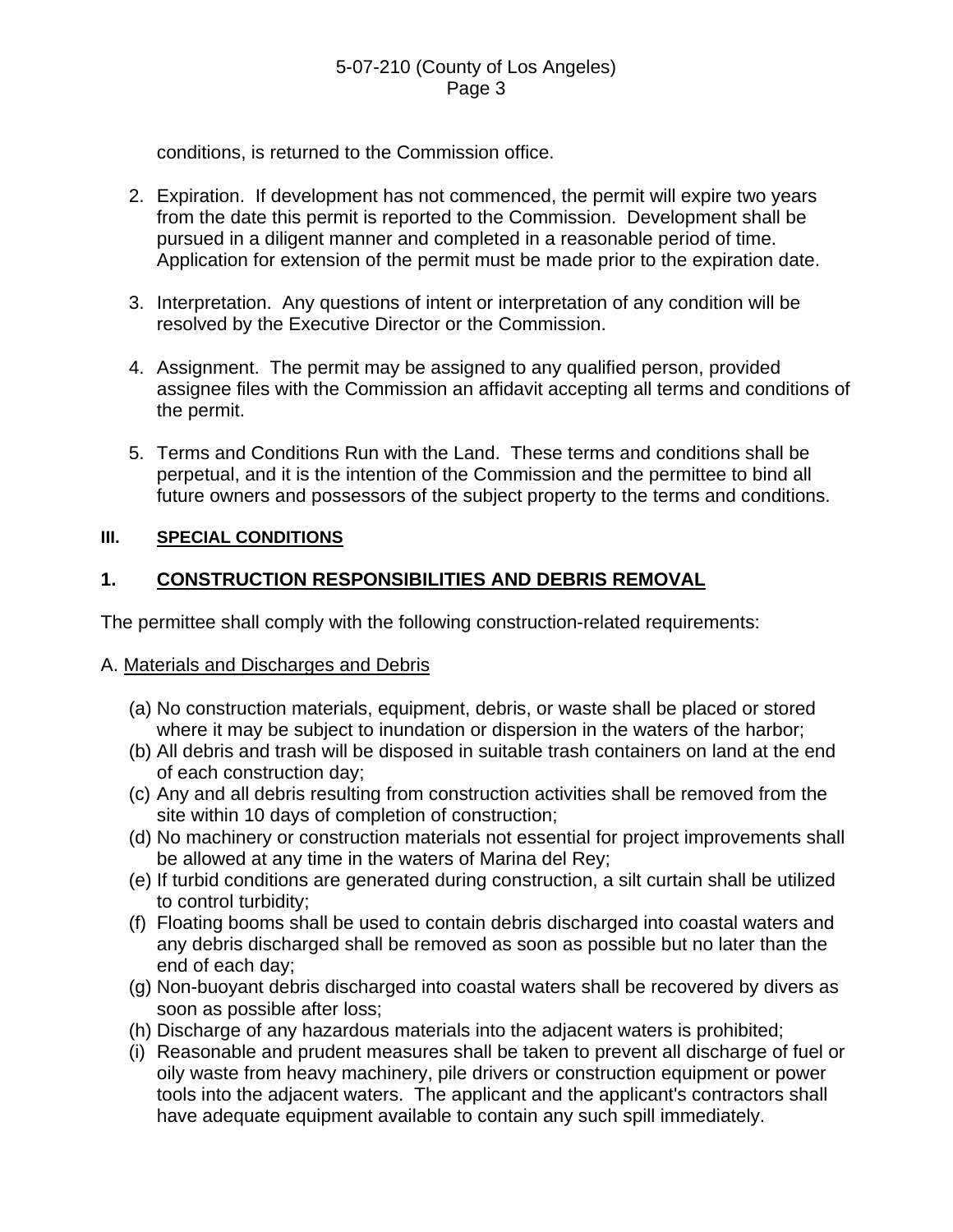### **2. CAULERPA TAXIFOLIA PRE-CONSTRUCTION SURVEY**

- A. Not earlier than 90 days nor later than 30 days prior to commencement or recommencement of any development authorized under this coastal development permit (the "project"), the applicant shall undertake a survey of the project area and a buffer area at least 10 meters beyond the project area to determine the presence of the invasive alga *Caulerpa taxifolia*. The survey shall include a visual examination of the substrate.
- B. The survey protocol shall be prepared in consultation with the Regional Water Quality Control Board, the California Department of Fish and Game, and the National Marine Fisheries Service.
- C. Within five (5) business days of completion of the survey, the applicant shall submit the survey:
	- 1. for the review and approval of the Executive Director; and
	- 2. to the Surveillance Subcommittee to the Southern California Caulerpa Action Team (SCCAT). The SCCAT Surveillance Subcommittee may be contacted through William Paznokas, California Department of Fish & Game (858/467- 4218) or Robert Hoffman, National Marine Fisheries Service (562/980-4043).
- D. If *Caulerpa taxifolia* is found within the project or buffer areas, the applicant shall not proceed with the project until 1) the applicant provides evidence to the Executive Director that all *C. taxifolia* discovered within the project and/or buffer area has been eliminated in a manner that complies with all applicable governmental approval requirements, including but not limited to those of the California Coastal Act, or 2) the applicant has revised the project to avoid any contact with *C. taxifolia*. No revisions to the project shall occur without a Coastal Commission approved amendment to this coastal development permit unless the Executive Director determines that no amendment is legally required.

# **3. PRE-CONSTRUCTION EELGRASS SURVEY**

A. Pre Construction Eelgrass Survey. A valid pre-construction eelgrass (Zostera marina) survey shall be completed during the period of active growth of eelgrass (typically March through October). The pre-construction survey shall be completed prior to the beginning of construction and shall be valid until the next period of active growth. The survey shall be prepared in full compliance with the "Southern California Eelgrass Mitigation Policy" Revision 8 (except as modified by this special condition) adopted by the National Marine Fisheries Service and shall be prepared in consultation with the California Department of Fish and Game. The applicant shall submit the eelgrass survey for the review and approval of the Executive Director within five (5) business days of completion of each eelgrass survey and in any event no later than fifteen (15) business days prior to commencement of any development.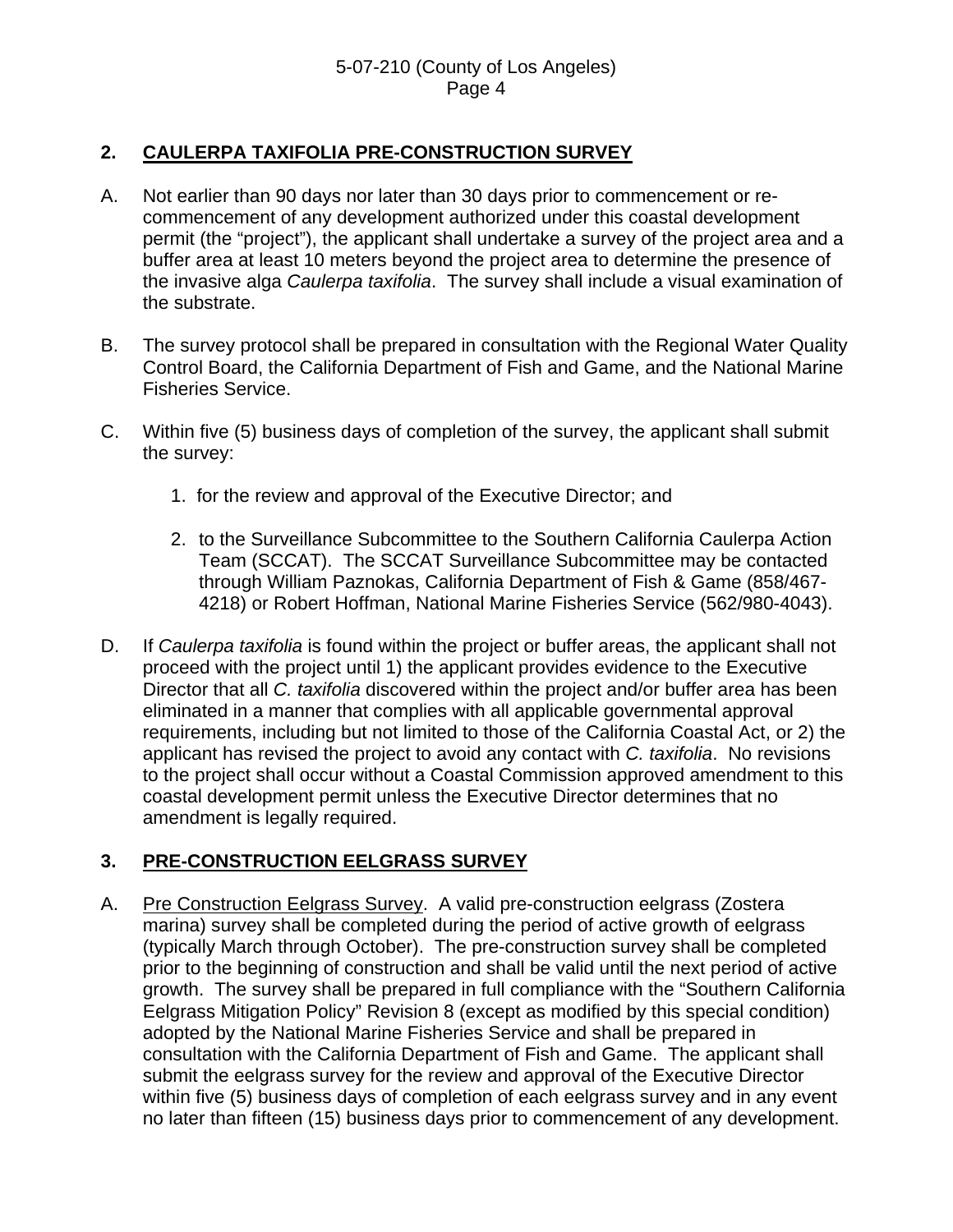If the eelgrass survey identifies any eelgrass within the project area which would be impacted by the proposed project, the development shall require an amendment to this permit from the Coastal Commission or a new coastal development permit.

B. Post Construction Eelgrass Survey. If any eelgrass is identified in the project area by the survey required in subsection A of this condition above, within one month after the conclusion of construction, the applicants shall survey the project site to determine if any eelgrass was adversely impacted. The survey shall be prepared in full compliance with the "Southern California Eelgrass Mitigation Policy" Revision 8 (except as modified by this special condition) adopted by the National Marine Fisheries Service and shall be prepared in consultation with the California Department of Fish and Game. The applicants shall submit the post-construction eelgrass survey for the review and approval of the Executive Director within thirty (30) days after completion of the survey. If any eelgrass has been impacted, the applicants shall replace the impacted eelgrass at a minimum 1.2:1 ratio on-site, or at another location, in accordance with the Southern California Eelgrass Mitigation Policy. All impacts to eelgrass habitat shall be mitigated at a minimum ratio of 1.2:1 (mitigation:impact). The exceptions to the required 1.2:1 mitigation ratio found within SCEMP shall not apply. Implementation of mitigation shall require an amendment to this permit or a new coastal development permit unless the Executive Director determines that no amendment or new permit is required.

# **4. TIMING OF PROJECT**

In order to reduce impacts on the California least tern during nesting and foraging season, no construction activity which may generate noise or turbidity in the water column shall occur during the period commencing March 1 and ending September 15 of any year.

#### **5. ASSUMPTION-OF-RISK, WAIVER OF LIABILITY, AND INDEMNITY DEED RESTRICTION.**

**A.** By acceptance of this permit, the applicant Los Angeles County Department Public Works acknowledges and agrees (i) that the site may be subject to hazards from waves, storm waves, flooding and erosion; (ii) to assume the risks to the applicant and the property that is the subject of this permit of injury and damage from such hazards in connection with this permitted development; (iii) to unconditionally waive any claim of damage or liability against the Commission, its officers, agents, and employees for injury or damage from such hazards; (iv) to indemnify and hold harmless the Commission, its officers, agents, and employees with respect to the Commission's approval of the project against any and all liability, claims, demands, damages, costs (including costs and fees incurred in defense of such claims), expenses, and amounts paid in settlement arising from any injury or damage due to such hazards; and (v) to include a provision in any subsequent lease of such property requiring the lessee to submit a written agreement to the Commission, for the review and approval of the Executive Director, incorporating all of the above terms.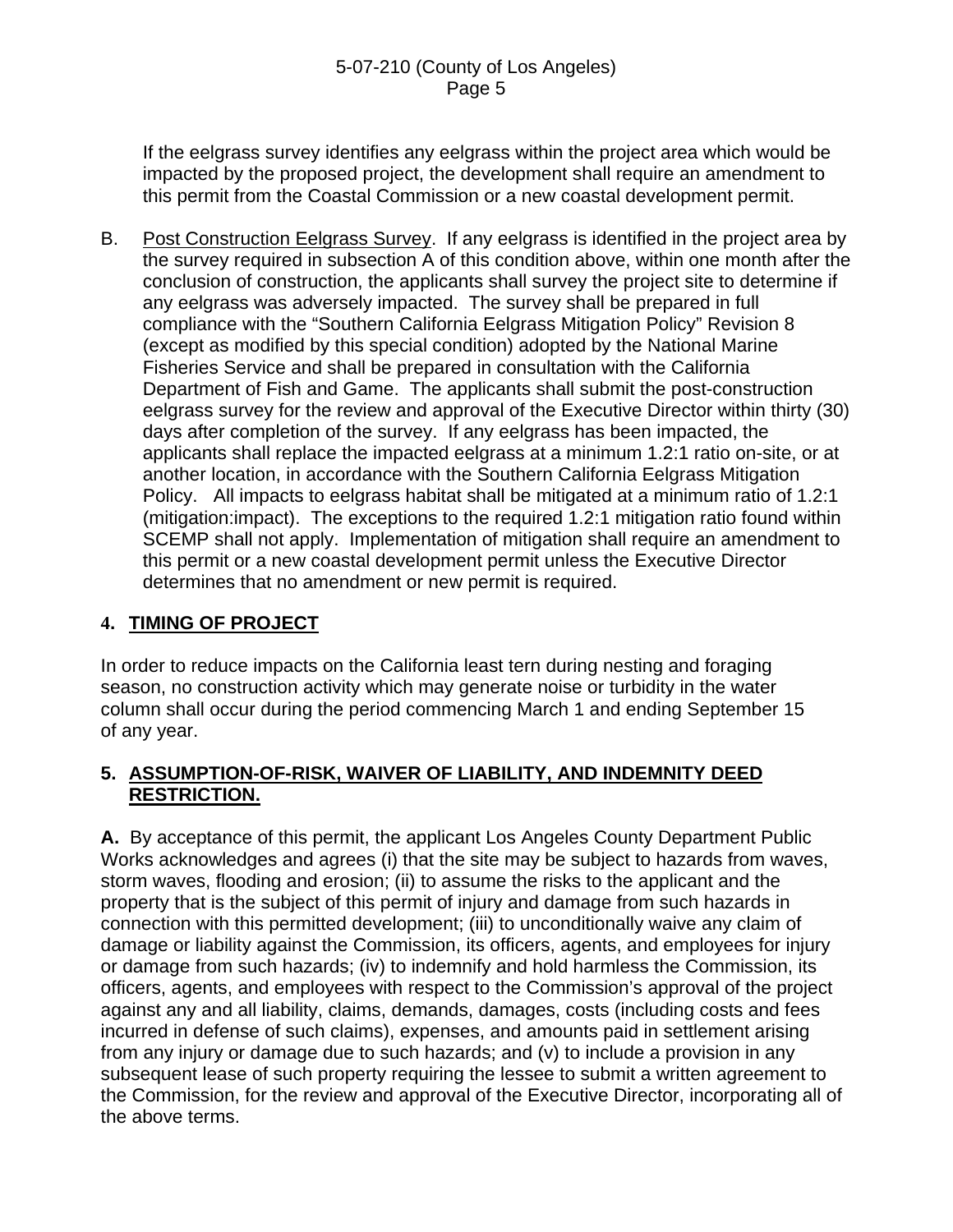# **B. PRIOR TO ANY CONVEYANCE OF THE PROPERTY THAT IS THE SUBJECT OF**

**THIS COASTAL DEVELOPMENT PERMIT**, the landowner shall execute and record against the parcel(s) governed by this permit a deed restriction, in a form and content acceptable to the Executive Director: (1) indicating that, pursuant to this permit, the California Coastal Commission has authorized development on the subject property, subject to terms and conditions that restrict the use and enjoyment of that property; and (2) imposing the Special Conditions of this permit as covenants, conditions and restrictions on the use and enjoyment of the Property. The deed restriction shall include a legal description of the entire parcel or parcels governed by this permit. The deed restriction shall also indicate that, in the event of an extinguishment or termination of the deed restriction for any reason, the terms and conditions of this permit shall continue to restrict the use and enjoyment of the subject property so long as either this permit or the development it authorizes – or any part, modification, or amendment thereof – remains in existence on or with respect to the subject property.

**C. PRIOR TO ISSUANCE OF THE COASTAL DEVELOPMENT PERMIT**, the landowner shall submit a written agreement, in a form and content acceptable to the Executive Director, incorporating all of the above terms of this condition.

# **IV. FINDINGS AND DECLARATIONS:**

The Commission hereby finds and declares:

# **A. Project Description and Location**

The applicant is proposing to rehabilitate and convert existing manually operated tide gate facility to an automated and electronically controlled system to enhance the reliability and functionality of the current tide gate. The project will also include inserting a liner pipe within the existing pipes and repairs to existing concrete walls and equipment deck, and installation of trash racks on the main channel side and lagoon side to improve water quality installing a weir at the end of one of the lagoon side pipes to allow for over-flow to prevent flooding. All construction work will be conducted within the existing facility and will not encroach into soft bottom or wetland habitat.

The existing tide gate system consists of three seven-foot diameter pipes with the inlet located along the north jetty of the entrance channel of Marina del Rey and the outlet along the southern end of the Grand Canal (Ballona lagoon) at Via Marina, in the City of Los Angeles. Two of the pipes have slide gates and the third is fitted with a flap gate. To maintain the tide gate facility during retrofitting, the construction will be conducted in phases with each phase including temporary coffer wall installation at the inlet and outlet of the discharge pipes followed by dewatering to allow for the execution of the rehabilitation work. At least one discharge pipe will remain in operation during construction.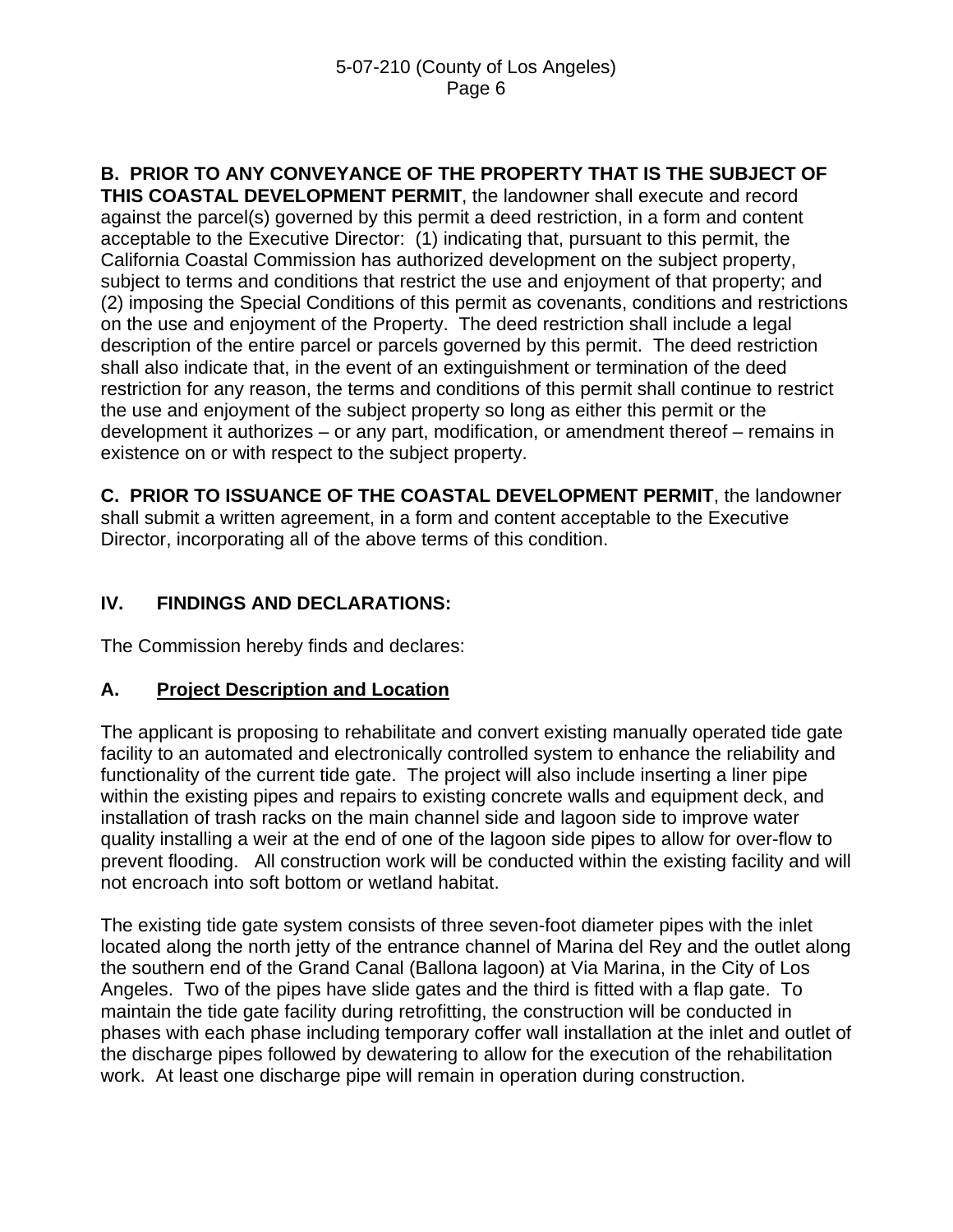The tide gate facility is owned by Los Angeles County and operated by the County's Department of Beaches and Harbors. The project will not affect the current opening and closing schedule of the gates. According to the County, once the project has been completed, ownership and operation of the facility will be handed over to the City of Los Angeles.

# **B. Marine Habitat**

Section 30230 of the Coastal Act requires that marine resources shall be maintained, enhanced, and where feasible, restored. Section 30230 of the Coastal Act states:

*Marine resources shall be maintained, enhanced, and where feasible, restored. Special protection shall be given to areas and species of special biological or economic significance. Uses of the marine environment shall be carried out in a manner that will sustain the biological productivity of coastal waters and that will maintain healthy populations of all species of marine organisms adequate for long-term commercial, recreational, scientific, and educational purposes.* 

Section 30231 of the Coastal Act states:

*The biological productivity and the quality of coastal waters, streams, wetlands, estuaries, and lakes appropriate to maintain optimum populations of marine organisms and for the protection of human health shall be maintained and, where feasible, restored through, among other means, minimizing adverse effects of waste water discharges and entrainment, controlling runoff, preventing depletion of ground water supplies and substantial interference with surface water flow, encouraging waste water reclamation, maintaining natural vegetation buffer areas that protect riparian habitats, and minimizing alteration of natural streams.* 

1. Soft Bottom Habitat and Tidal Influence

The proposed development is partially occurring in the waters of Marina del Rey and Ballona Lagoon. The proposed development includes areas that are entirely submerged but does not include any work outside of the existing tide gate facility or within any soft bottom or wetland habitat. At either end of the pipes, where work will be conducted on the tide gates, there is a concrete pad or apron located at the base of the pipes, and extending out approximately 10 feet from the pipes' openings. The proposed repair and new construction will be limited to the existing concrete pad and will not result in the additional coverage of soft bottom habitat.

Furthermore, the rehabilitation of the tide gate facility will not affect the tidal regime of Ballona Lagoon. As stated, the project involves only the automation of the gate and installation of trash racks to improve water quality in and out of the lagoon. According to the County, the tide gate is currently left open to allow for natural flushing of the lagoon and canal areas and is only closed when there is a threat of flooding due to storm events. At this time there is no plan to change the operation schedule.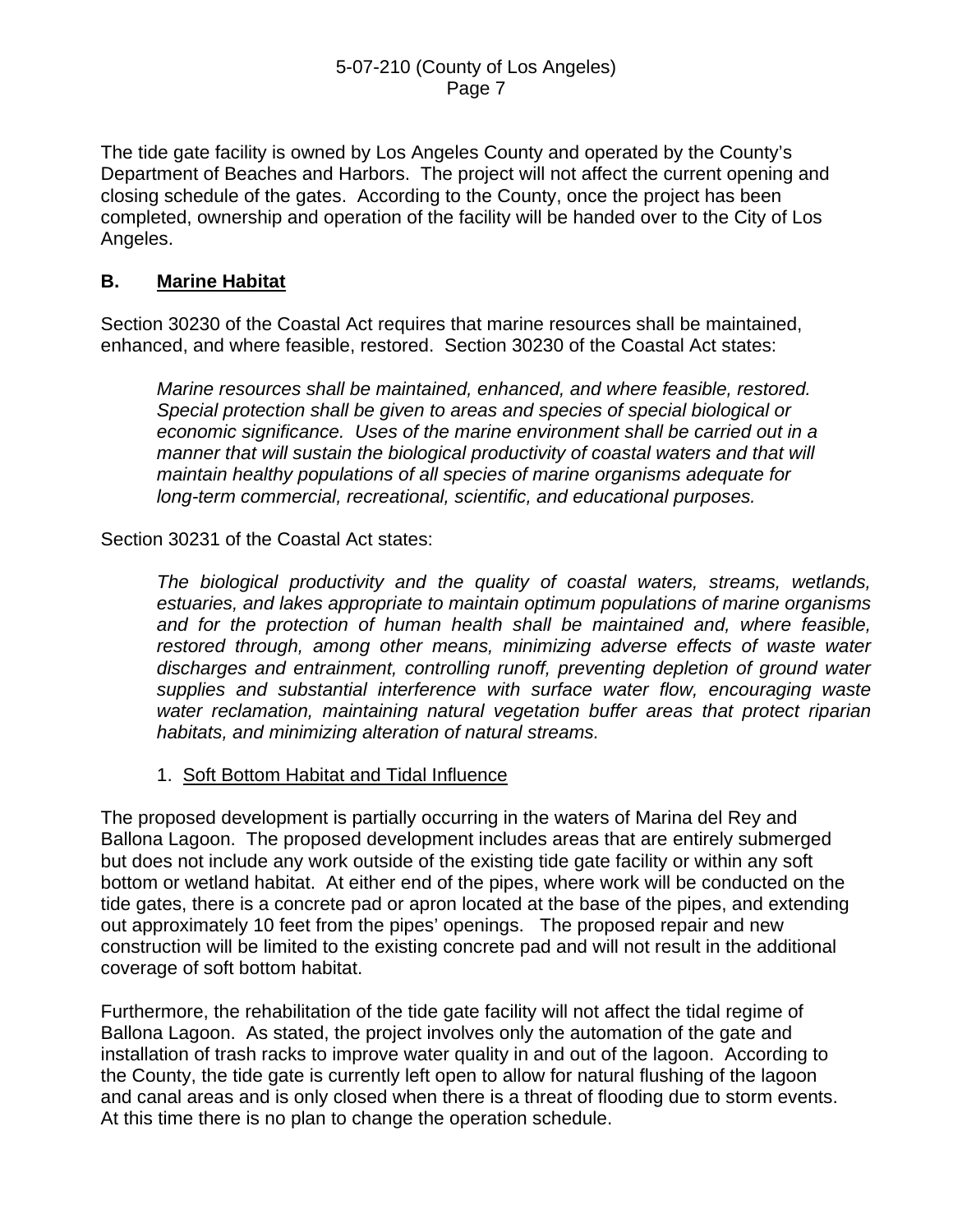#### 2. Water Quality and Construction Impacts

The proposed project involves construction in and adjacent to the water. Due to the proposed project's location in the water, the proposed work may have adverse impacts upon water quality and the marine environment.

The potential adverse impacts to water quality include accidental spills, disposing of debris in the water, and increase turbidity. Resuspended sediments will have a potential to reduce water clarity and decrease ambient dissolved oxygen concentrations in the water column during construction if the sediments are anoxic. To minimize turbidity and allow access to the gates, the applicant will use coffer dams to remove water from the area. The use of coffer dams and the existence of the concrete pads at the base of the tide gate facility will reduce the potential for increase turbidity and debris from entering the marine environment during construction.

The improper storage of construction equipment and materials during construction can also contribute to adverse water quality impacts; therefore, the Commission finds it necessary to identify the following construction related restrictions: all construction materials and equipment shall be stored landward of the bulkhead, on impervious surfaces only; all construction materials or waste shall be stored in a manner which prevents their movement via runoff, or any other means, into coastal waters; and that any and all construction equipment, materials and debris are removed from project site and discarded or stored in an appropriate manner at the conclusion of construction. The Commission finds it necessary to identify the permittee's responsibilities regarding construction and the utilization of best management practices and has conditioned the project accordingly. Thus, to assure that adverse impacts to water quality are minimized, the Commission imposes Special Condition No. 1 which requires the applicant to utilize best management practices including those described above. The special condition will help supplement the applicant's water quality program and ensure that the applicant's program is consistent with the Commission's water quality requirements for development in the water.

#### 3. Caulerpa taxifolia

*Caulerpa taxifolia* (herein C. taxifolia is a tropical green marine alga that is popular in the aquarium trade because of its attractive appearance and hardy nature. In 1984, this seaweed was introduced into the northern Mediterranean. From an initial infestation of about 1 square yard it grew to cover about 2 acres by 1989, and by 1997, blanketed about 10,000 acres along the coasts of France and Italy. Genetic studies demonstrated that those populations were from the same clone, possibly originating from a single introduction. This seaweed spreads asexually from fragments and creates a dense monoculture displacing native plant and animal species. In the Mediterranean, it grows on sand, mud and rock surfaces from the very shallow subtidal to about 250 ft depth. Because of toxins in its tissues, C. taxifolia is not eaten by herbivores in areas where it has invaded. The infestation in the Mediterranean has had serious negative economic and social consequences because of impacts to tourism, recreational diving, and commercial fishing.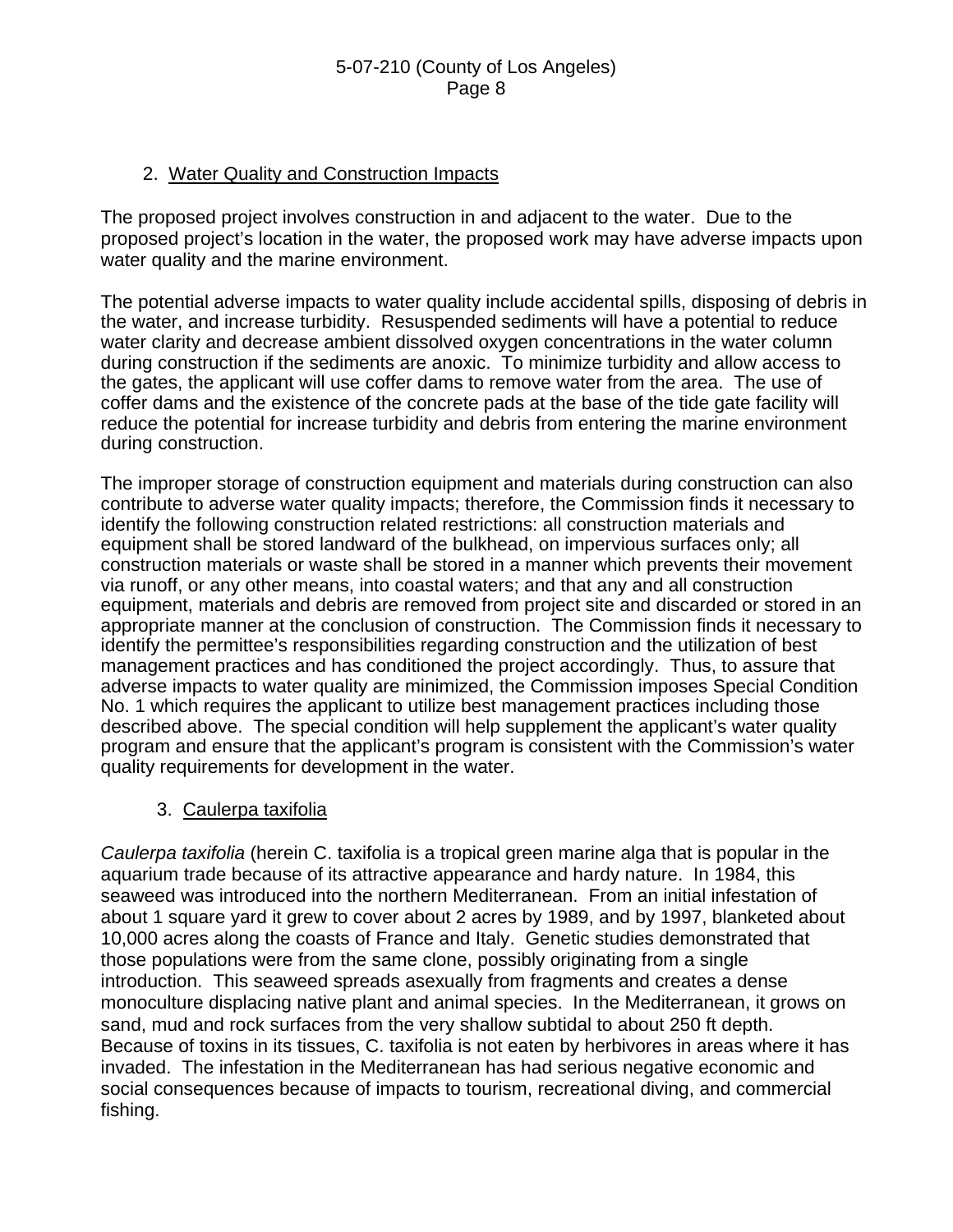Because of the grave risk to native habitats, in 1999, C. taxifolia was designated a prohibited species in the United States under the Federal Noxious Weed Act. In addition, in September 2001 the Governor signed into law AB 1334 which made it illegal in California for any person to sell, possess, import, transport, transfer, release alive in the state, or give away without consideration various Caulerpa species including C. taxifolia.

C. taxifolia has not been found in any area of Marina del Rey. However, in June 2000, C. taxifolia was discovered in Agua Hedionda Lagoon in San Diego County, and in August of that year an infestation was discovered in Huntington Harbour in Orange County. Genetic studies show that this is the same clone as that released in the Mediterranean. Other infestations are likely. Although a tropical species, C. taxifolia has been shown to tolerate water temperatures down to at least 50°F. Although warmer southern California habitats are most vulnerable, until better information if available, it must be assumed that the whole California coast is at risk. All shallow marine habitats could be impacted.

In response to the threat that C. taxifolia poses to California's marine environment, the Southern California Caulerpa Action Team, SCCAT, was established to respond quickly and effectively to the discovery of C. taxifolia infestations in Southern California. The group consists of representatives from several state, federal, local and private entities. The goal of SCCAT is to completely eradicate all C. taxifolia infestations.

A C. taxifolia survey was included and submitted with the application. The survey found that no C. taxifolia exists within the project area. However, in order to ensure that C. taxifolia has not established within the project area in the interim, Special Condition No. 2 is imposed, which requires a survey be conducted no earlier than 90 days nor later than 30 days prior to commencement or re-commencement of any development authorized under this coastal development permit.

# 4. Eel Grass

Eelgrass (Zostera marina) is an aquatic plant consisting of tough cellulose leaves which grows in dense beds in shallow, subtidal or intertidal unconsolidated sediments. Eelgrass is considered worthy of protection because it functions as important habitat and foraging area for a variety of fish and other wildlife, according to the Southern California Eelgrass Mitigation Policy (SCEMP) adopted by the National Marine Fisheries Service (NMFS), the U.S. Fish and Wildlife Service (USFWS), and the California Department of Fish and Game (CDFG). For instance, eelgrass beds provide areas for fish egg laying, juvenile fish rearing, and waterfowl foraging. Sensitive species, such as the California least tern, a federally listed endangered species, utilize eelgrass beds as foraging grounds.

An eelgrass survey was prepared by URS Corporation and submitted with the application. The survey found no eelgrass within the project vicinity. Due to the ephemeral nature of eelgrass, however, an eelgrass certification is only valid until the next period of active growth. Even though the eelgrass inspection indicates that no eelgrass is present, and therefore eelgrass will not be impacted by the proposed project, eelgrass may have established within the project area between the time the survey was conducted and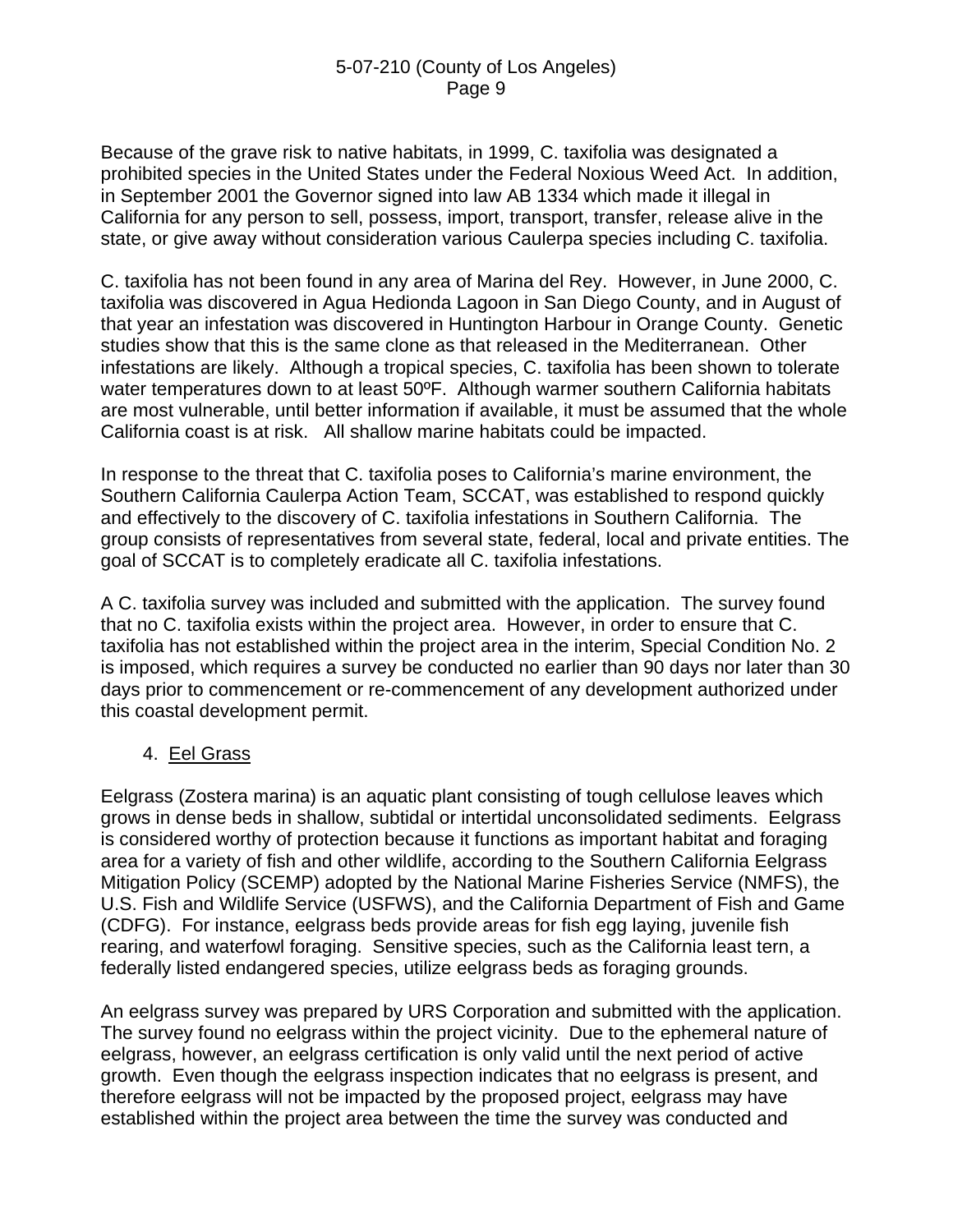commencement of construction. If eelgrass is present in the project area, adverse impacts from the proposed project could result. Therefore, measures to avoid or minimize such potential impacts must be in place in order for the project to be found consistent with Section 30230 of the Coastal Act. Therefore, the Commission imposes Special Condition No. 3 which requires that a current pre-construction eelgrass survey be conducted within the boundaries of the proposed project during the period of active growth of eelgrass (typically March through October). The pre-construction survey shall be completed prior to the beginning of construction and shall be valid until the next period of active growth. The pre-construction survey will identify any eelgrass beds which could be impacted and which must be avoided. If the eelgrass survey identifies any eelgrass within the project area which would be impacted by the proposed project, the development shall require an amendment to this permit from the Coastal Commission or a new coastal development permit. An amendment or new permit is required in order to address any eelgrass impacts. In addition, if there are any impacts upon eelgrass, the applicant will be required to prepare appropriate surveys and mitigation plans in consultation with the California Department of Fish & Game and in conformance with the *Southern California Eelgrass Mitigation Policy*.

#### 5. Least tern

The California least tern (Sterna antillarum brownii) nests at nearby Venice Beach. Least terns feed on small fish directly under the water surface. They have been observed to use all portions of the Marina del Rey harbor for foraging. Construction activity may cause turbidity in the water column which would affect foraging species ability to see food normally visible in the water. In addition, construction activity using heavy equipment could generate noise in the water column that would disturb fish and other species normally present upon which foraging least terns would normally feed.

The Department of Fish and Game has indicated in past permit projects that construction activity would not have a significant adverse effect on existing marine resources and habitats provided no open water activities that have the potential to create water turbidity or excessive noise and vibration (e.g. pile driving) occur during the tern nesting season, and silt curtains are used during construction. Although the project may include jackhammering and directional drilling for electrical lines along Via Marina, the project will not include pile driving or other activities that would cause excessive noise or increase turbidity. However, to ensure that impacts to the terns are minimized, construction activities that create excessive noise or vibration should be restricted to mid-September through February, consistent with the Department of Fish and Game restrictions. Therefore, as conditioned in Special Condition No. 4, the Commission finds that the project will not have an adverse impact on foraging species in the area.

# **C. Visual Impacts**

Section 30251 of the Coastal Act states: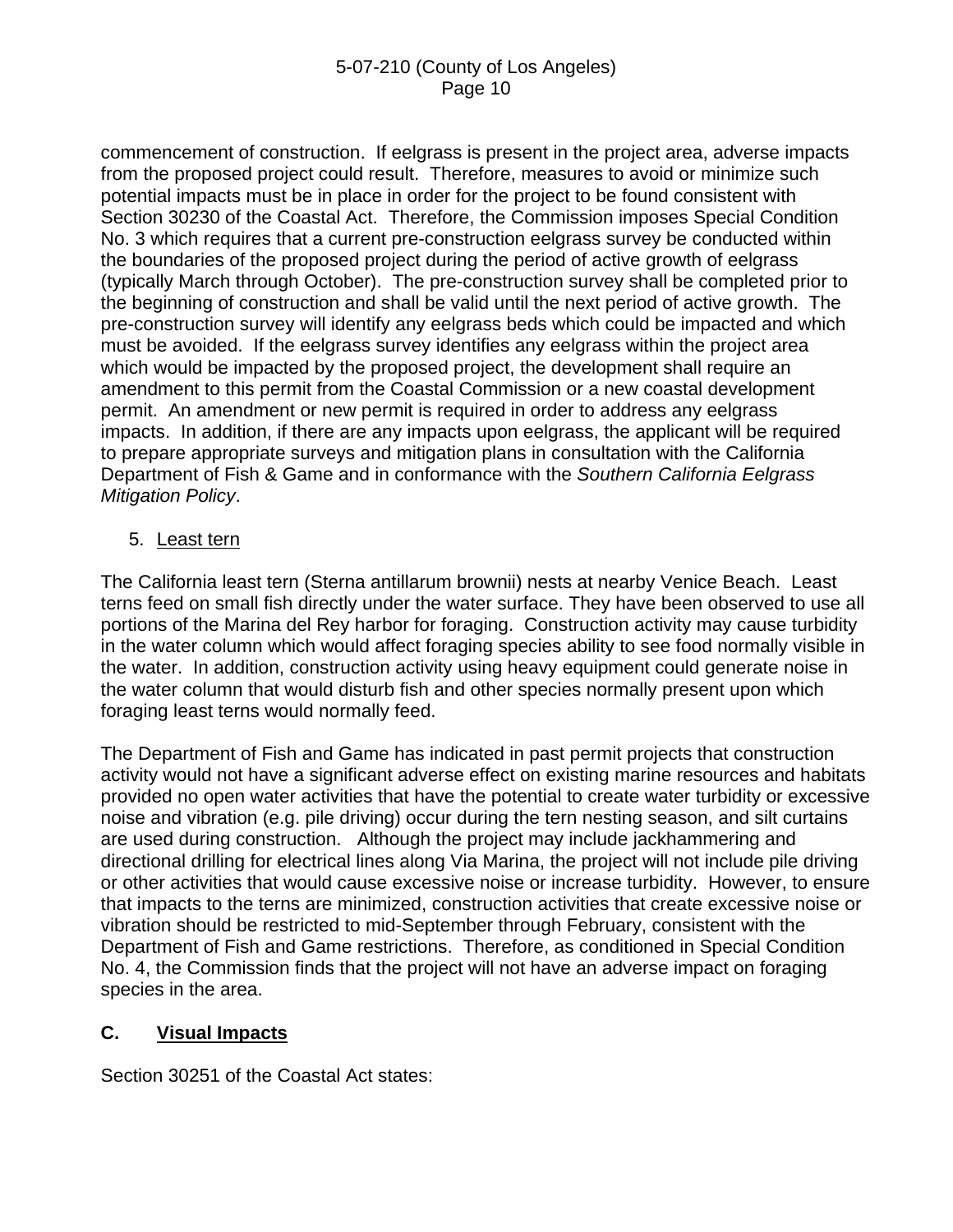*The scenic and visual qualities of coastal areas shall be considered and protected as a resource of public importance. Permitted development shall be sited and designed to protect views to and along the ocean and scenic coastal areas, to minimize the alteration of natural land forms, to be visually compatible with the character of surrounding areas, and, where feasible, to restore and enhance visual quality in visually degraded areas. New development in highly scenic areas such as those designated in the California Coastline Preservation and Recreation Plan prepared by the Department of Parks and Recreation and by local government shall be subordinate to the character of its setting.* 

Section 30253 states that new development shall:

*(5) where appropriate, protect special communities and neighborhoods which, because of their unique characteristics, are popular visitor destination points for recreational uses.* 

The proposed project is located along the north jetty of the main marina entrance channel and the southern end of the Ballona lagoon (Grand Cannel), at Via Marina Way, within the City of Los Angeles and County of Los Angeles. The immediate area along Via Marina Way, between Pacific Avenue to the west and Admiralty Avenue to the east, is developed with a landscape strip and walkway, street parking, and fishing/view platforms that extend over the jetty. At the lagoon side and directly above the tide gates and below the street (Via Marina Way) level, there is a public viewing deck. Beyond the deck to the north and along both sides of the lagoon the areas are developed with residential development.

Views offered from the area include the marina to the southeast and main entrance channel to the south, and the lagoon to the north. Views are available along Via Marina Way (street and walkway) and from the viewing platform on the northern side of Via Marina, at the southern end of Ballona lagoon.

The existing tide gate facility consists of tide gates with three inlet and outlet pipes and access ladders below the grade level of Via Marina Way. In addition, at and above the grade level of Via Marina Way there is mechanical equipment located on an approximately 12 foot by 5 foot concrete pad that is cantilevered over the jetty, and a 6 foot high chain link fence that fully encloses the equipment. The equipment and fencing along Via Marina is visible from the street and walkway.

The proposed project will include replacing the tide gates with new gates, liners for the existing piping and trash racks along the lagoon and entrance channel sides. The proposed project will also include replacement equipment including electronic equipment and cabinets to operate the new automated system. The new electronic equipment along the entrance channel side includes a new 57 inch high by 41 inch foot wide electrical cabinet. The cabinet and replacement equipment will be accommodated by enlarging the existing concrete pad that is cantilevered over the tide gates. The new pad will measure approximately 28 feet by 10 feet, and will not extent beyond the existing concrete apron at the base of the facility or the seaward extend of the jetty. The equipment will be fully enclosed with a new 7 foot high fence to meet current building standards. Although the fence enclosure is higher and covers a larger area than the existing fencing, the fencing is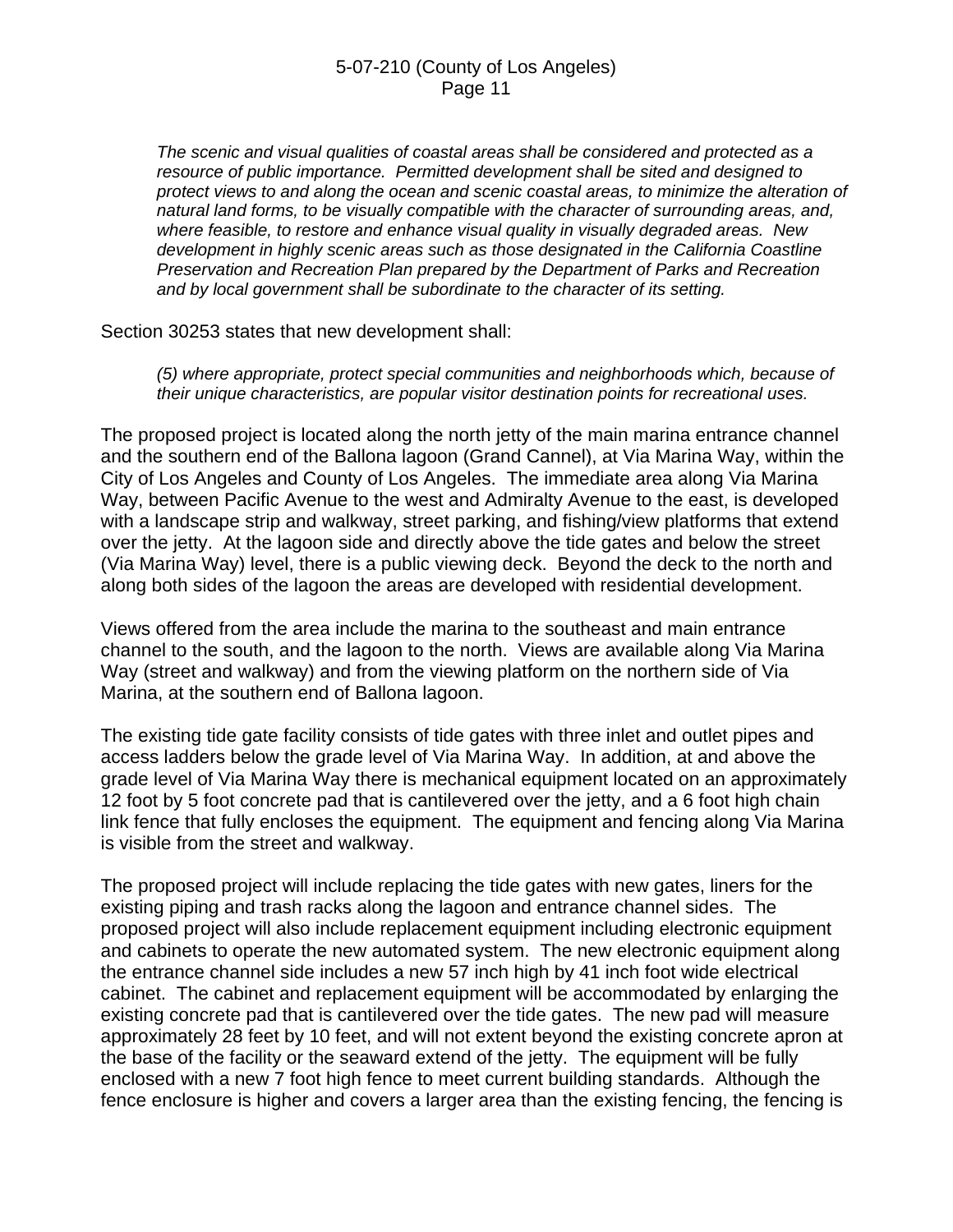the minimum height and area to accommodate the equipment and to provide adequate maintenance access to meet building safety standards.

On the lagoon side there will be a single 30 inch high by 25 inch wide electronic equipment cabinet installed on the existing public access/ viewing deck. The cabinet will be located on the back or southern side of the deck and will be below the roadway (Via Marina Way) to minimize the visual impact from the deck and roadway.

As proposed, the project will not have a significant impact on public views. Views will continue to be available from the street and walkway and the viewing platform along the lagoon. The proposed project is designed to occupy the minimum amount of space for the equipment and will minimize the visual impact, while providing a more efficient tide gate facility. The Commission, therefore, finds that the proposed project is consistent with the visual resource protection policies of the Coastal Act.

# **D. Public Access**

Section 30212 of the Coastal Act states in relevant part:

*(a) Public access from the nearest public roadway to the shoreline and along the coast shall be provided in new development projects except where:* 

*(2) adequate access exists nearby, or,* 

*(b) For purposes of this section, "new development" does not include:* 

*(4) The reconstruction or repair of any seawall; provided, however, that the reconstructed or repaired seawall is not a seaward of the location of the former structure.* 

Section 30213 of the Coastal Act states:

*Lower cost visitor and recreational facilities shall be protected, encouraged, and, where feasible, provided. Developments providing public recreational opportunities are preferred.* 

The proposed development involves repair to an existing tide gate facility. The project will result in approximately a 220 square foot expansion of the equipment concrete pad adjacent to a landscaped walkway extending along Via Marina Way. However, the existing pad and proposed expansion is within the existing facility and over the existing jetty. The Jetty does not provide for public access along the slope of the jetty, except for the fishing/view decks that are cantilevered over the jetty on the main channel side of Via Marina.

There is no beach area which provides lateral public access upon which the proposed project would encroach. Lateral public access is provided atop the Jetty via the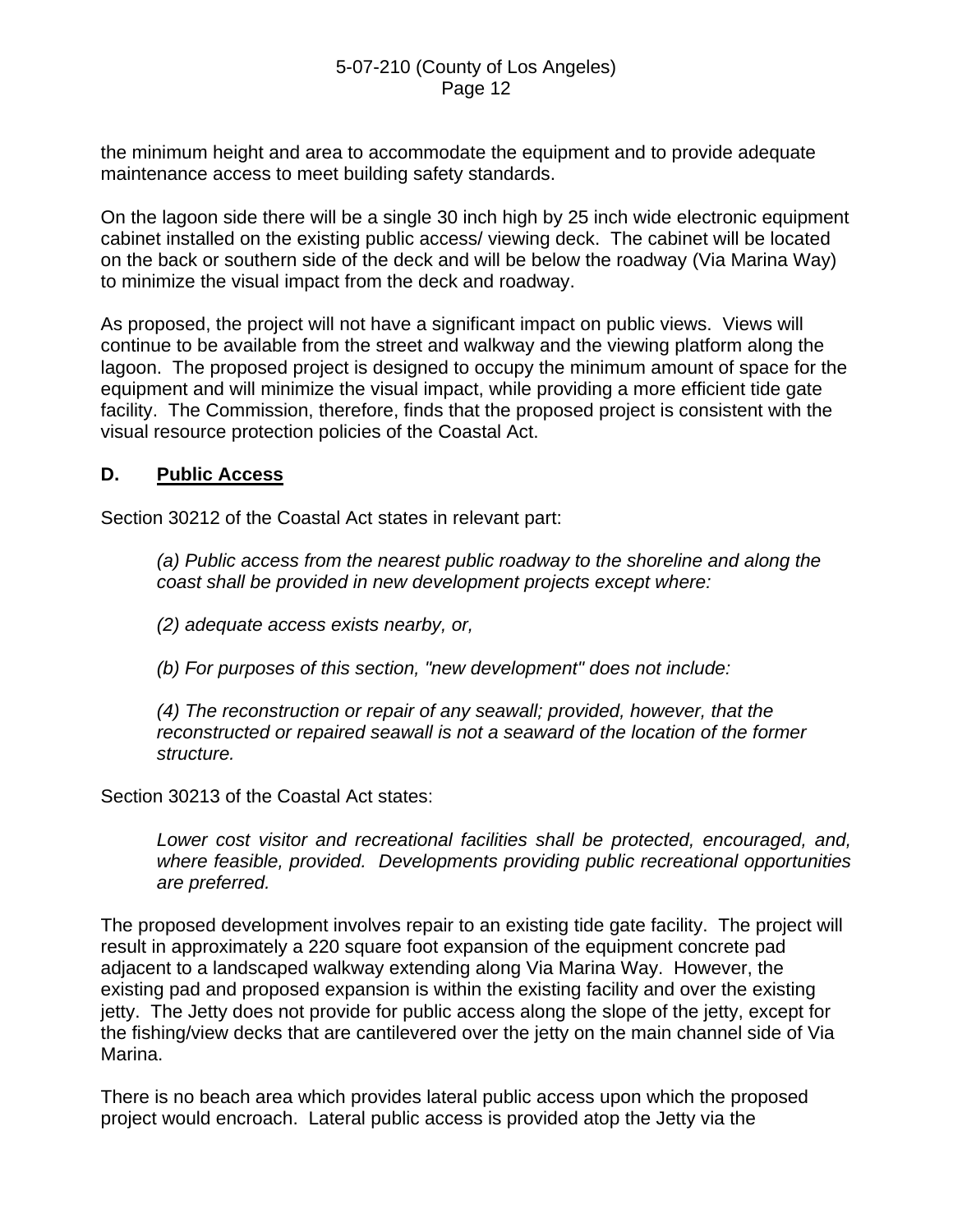landscaped Via Marina walkway. Pedestrian access during construction will be detoured around the construction area and will continue to be provided in the area. Once construction is completed the area will be restored. Therefore, the Commission finds that the proposed project is consistent with section 30212 of the Coastal Act.

There will be no permanent impacts to boating or pedestrian access within the Marina. The repairs to the tide gates will ensure the continued operation of the tide gates and maintain existing public access along Via Marina and the lagoon's view deck. Therefore, the Commission finds that the proposed project is consistent with section 30213 of the Coastal Act.

# **E. Hazards**

Section 30253 of the Coastal Act provides in part:

New Development shall:

 (1) Minimize risks to life and property in areas of high geologic, flood, and fire hazards...

Because of its location, the facility is subject to tidal influences and potentially subject to the effects of tsunamis and seiches. The LCP indicates that Marina del Rey has sustained only minor damage in the past due to tsunami and seiches because of special design standards embodied in the moles, docks and breakwater. However, there remains the potential for damage from wave and tidal action. Therefore, the Commission finds that the applicant must also assume the risk of developing in an area where an extraordinary potential for damage from wave and tidal action exists as an inherent risk to life and property, waiving the Commission's liability for damage that may occur as result of such hazards. This is necessary because the design is a result of a study for which the applicant and its engineer are responsible. Wave hazards cannot be predicted with certainty, so the applicant and future owners must be put on notice that the Coastal Commission is not liable for damages resulting from wave and tidal action.

# **F. Local Coastal Program**

The proposed project is located within the City of Los Angeles. The northern portion of the project is located within the City of Los Angeles' Venice certified LUP area. The southern portion is outside of the Venice LUP area and not covered by a LUP or LCP. Moreover, the proposed development is partially located seaward of the mean high tide and is within the Commission's original permit jurisdiction. The standard of review for development within the Commission's original permit jurisdiction is Chapter 3 of the Coastal Act. The City's Venice LUP is advisory in nature and may provide guidance for development. As stated in the preceding sections, as conditioned, the project will not adversely impact coastal and marine resources, scenic resources, hazards, or coastal access. The Commission, therefore, finds that the proposed project will be consistent with the Chapter 3 policies of the Coastal Act and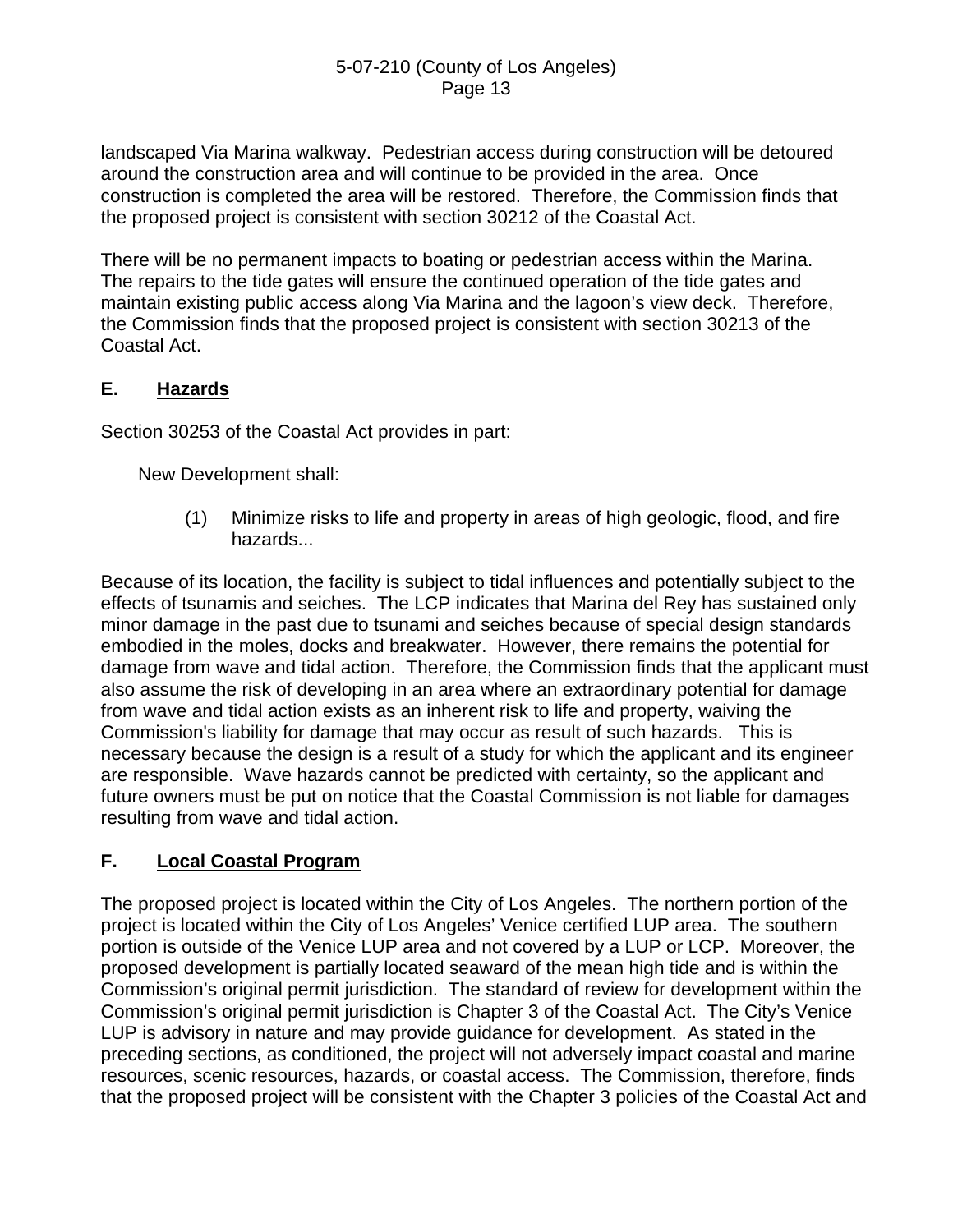will not prejudice the ability of the local government to prepare a Local Coastal Program consistent with the policies of Chapter 3 of the Coastal Act as required by Section 30604(a).

# **G. CALIFORNIA ENVIRONMENTAL QUALITY ACT**

Section 13096(a) of the Commission's administrative regulations requires Commission approval of Coastal Development Permit applications to be supported by a finding showing the application, as conditioned by any conditions of approval, to be consistent with any applicable requirements of the California Environmental Quality Act (CEQA). Section 21080.5(d)(2)(A) of CEQA prohibits a proposed development from being approved if there are feasible alternatives or feasible mitigation measures available, which would substantially lessen any significant adverse effect which the activity may have on the environment.

Potential impacts are to marine resources, water quality, boater and pedestrian access, scenic resources and hazards. As conditioned, all potential adverse impacts have been adequately mitigated. As conditioned, there are no feasible alternatives or mitigation measures available which would substantially lessen any significant adverse impact which the activity may have on the environment. Therefore, the proposed project is found consistent with CEQA and the policies of the Coastal Act.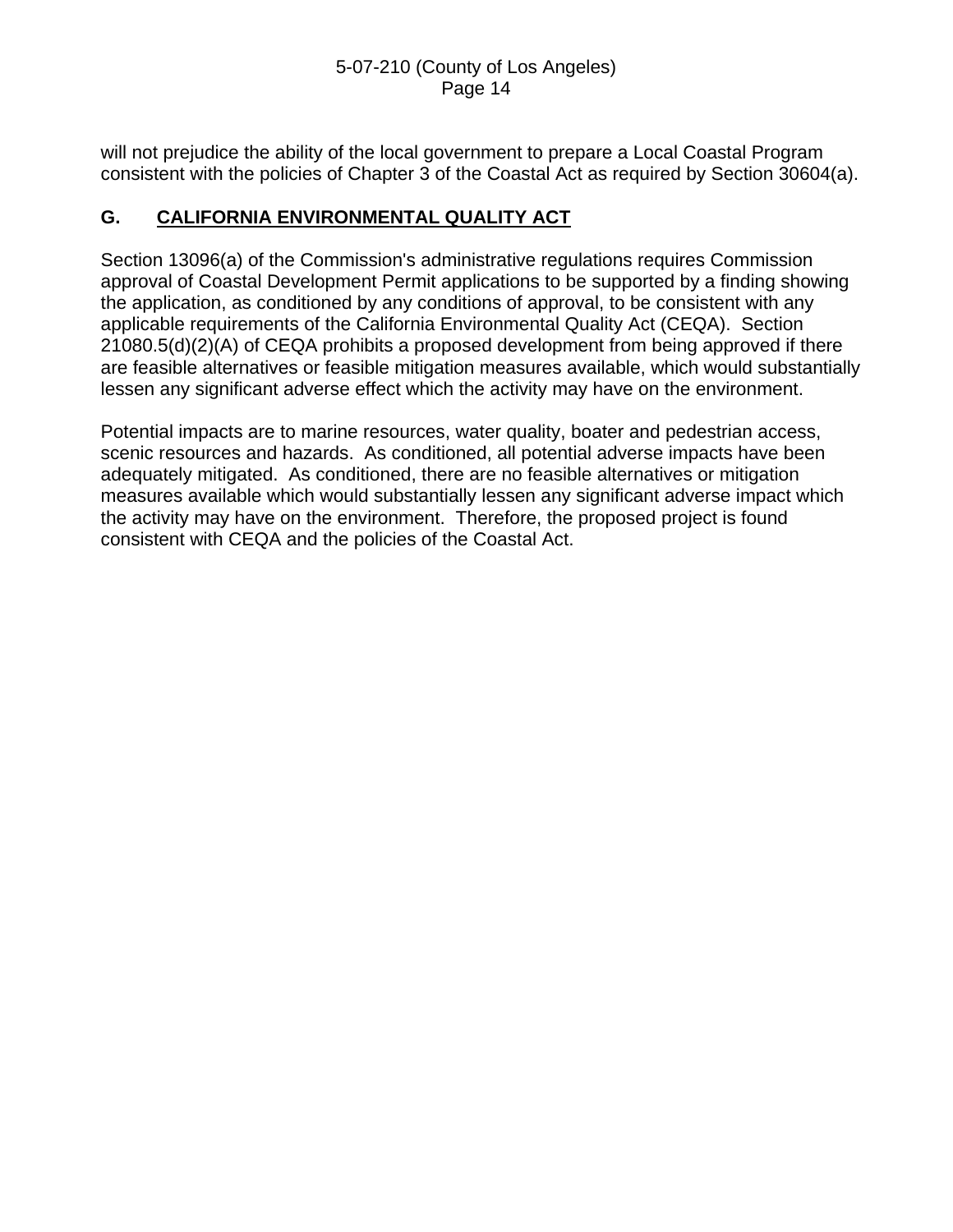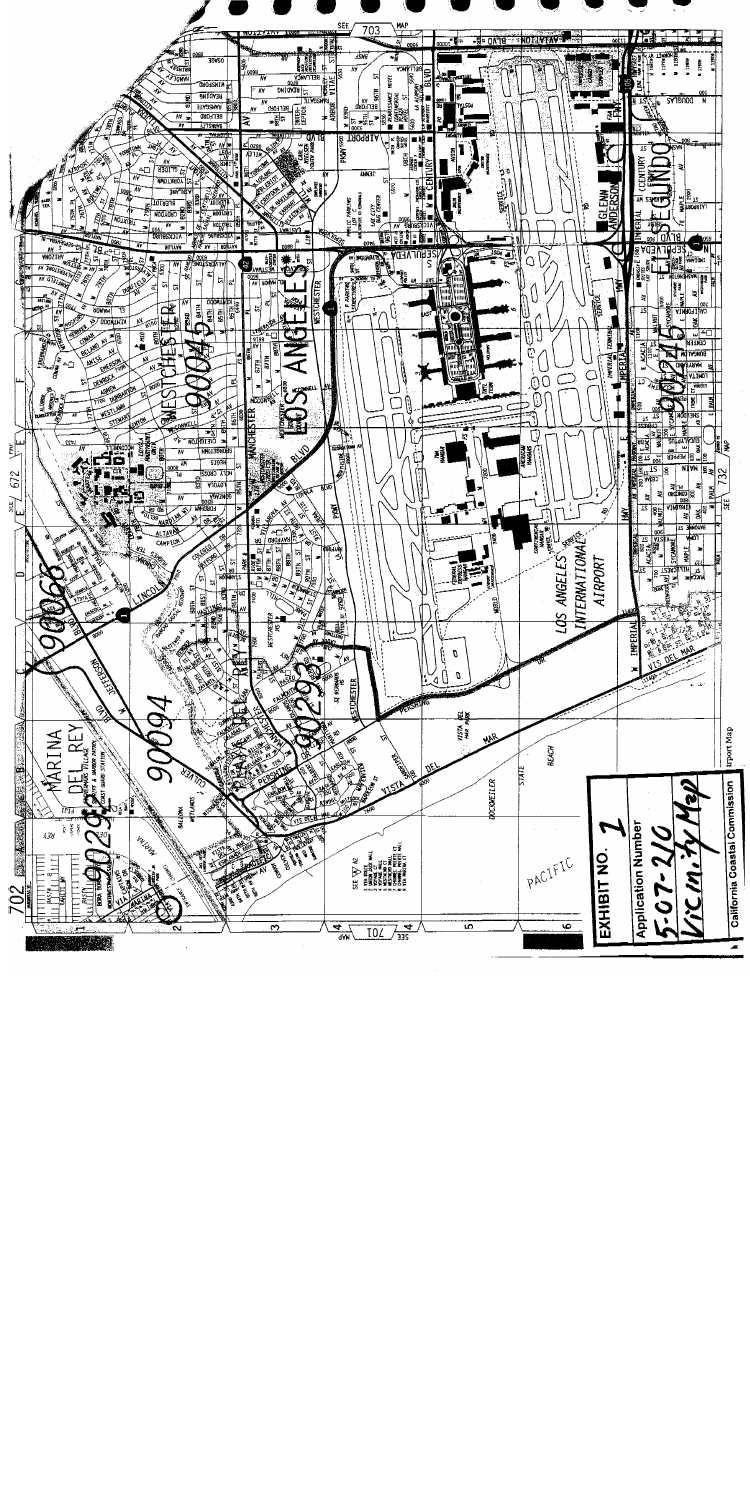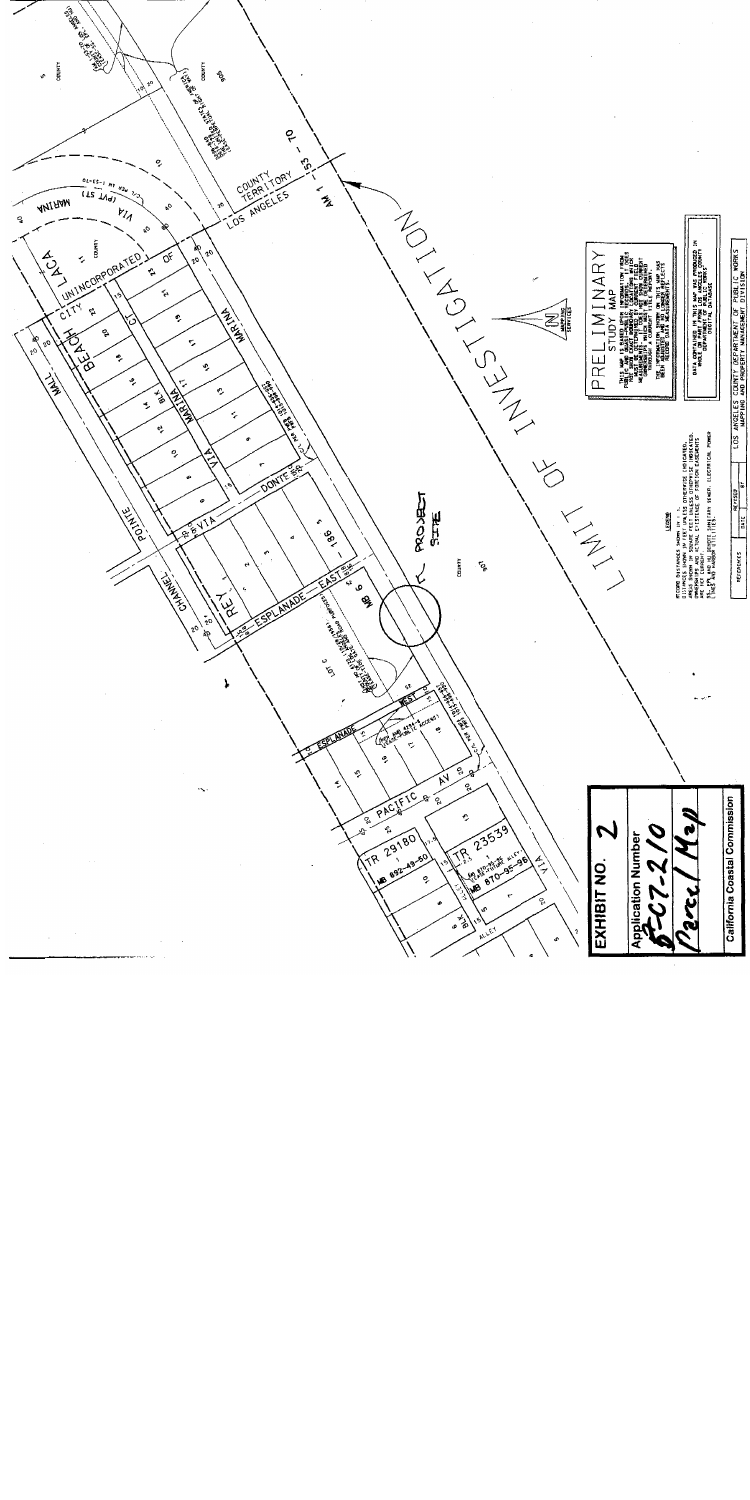